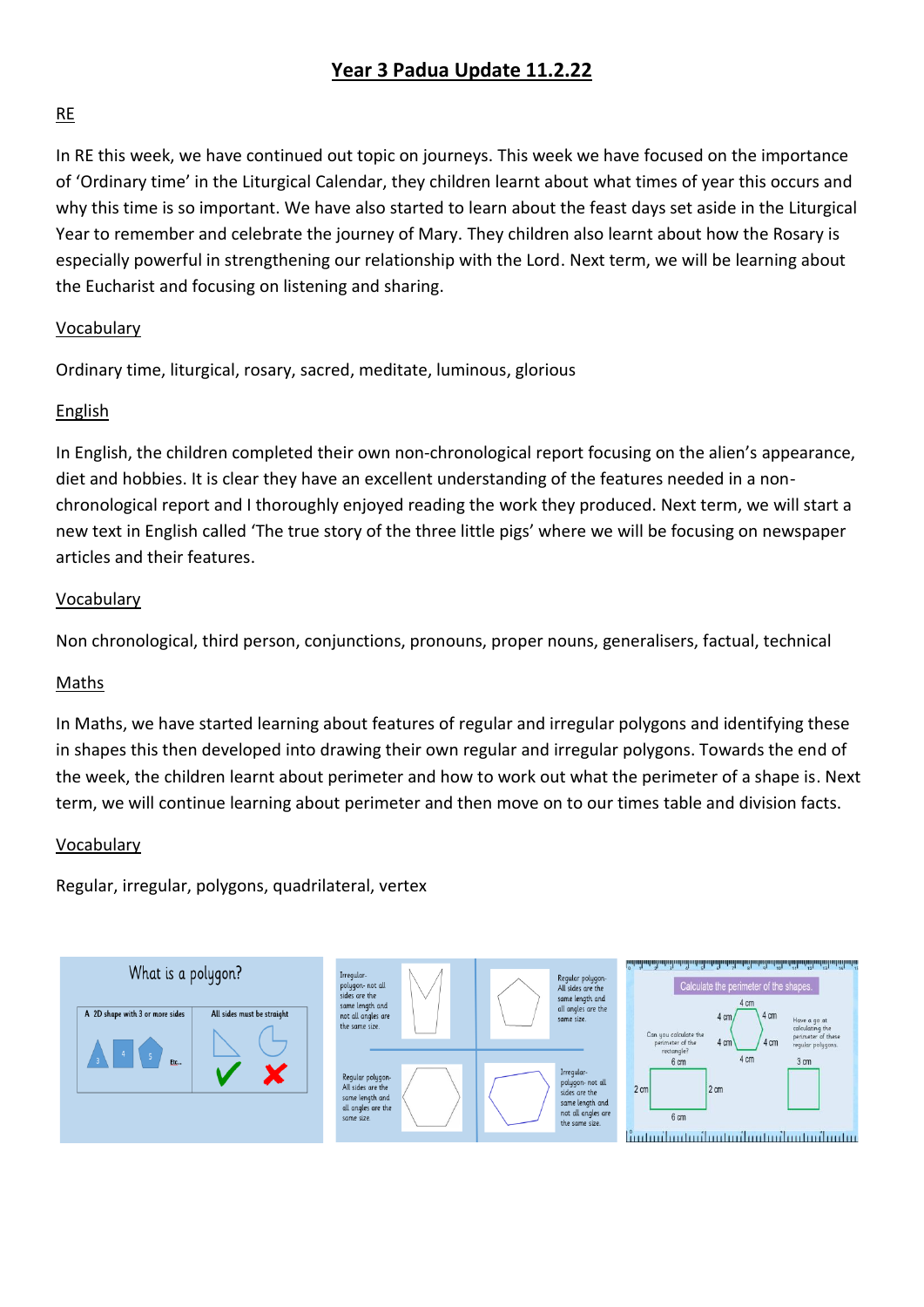## Science

In Science, the children worked in groups to make their own protective structure for the egg drop challenge and we carried out the experiment in the playground. The children had a fantastic time working together and finding out how well their structure worked at slowing down the gravitational pull on the egg so that it would not crack on impact. They then evaluated their design, considering what went well and how they may improve their design next time. Next term we will be learning about the different types of rocks and how they are formed.

## Vocabulary

Evaluation, conclusion, gravitational, minimise, transfer

## **Homework**

During the half term we would like the children to do some research for their History topic on Ancient Greece next term. Every child has a copy of the homework in the English homework book.

## **Messages**

- After half term the homework will start to be assigned on Teams again and we will no longer be sending a sheet home with your child.
- Please ensure ALL equipment is in school, please refer to the handout provided at the beginning of Year 3 to see what your child needs.
- As the weather is now getting colder, can you please ensure that your child has a pair of light grey jogging bottoms for outdoor games in their PE kit. Please label these with your child's name.
- Your child can bring in some 'spares' clothing which can be worn at lunchtime when playing sports outside, so that their uniform doesn't get dirty, e.g. a pair of tracksuit bottoms and a jumper. These can be sent into school in a labelled plastic bag.
- A reminder that **no earrings** should be worn in school and long hair needs to be tied up.
- Reading books and your child's homework diary should be in their bag every day.

Thank you,

Have a great weekend,

Corinne